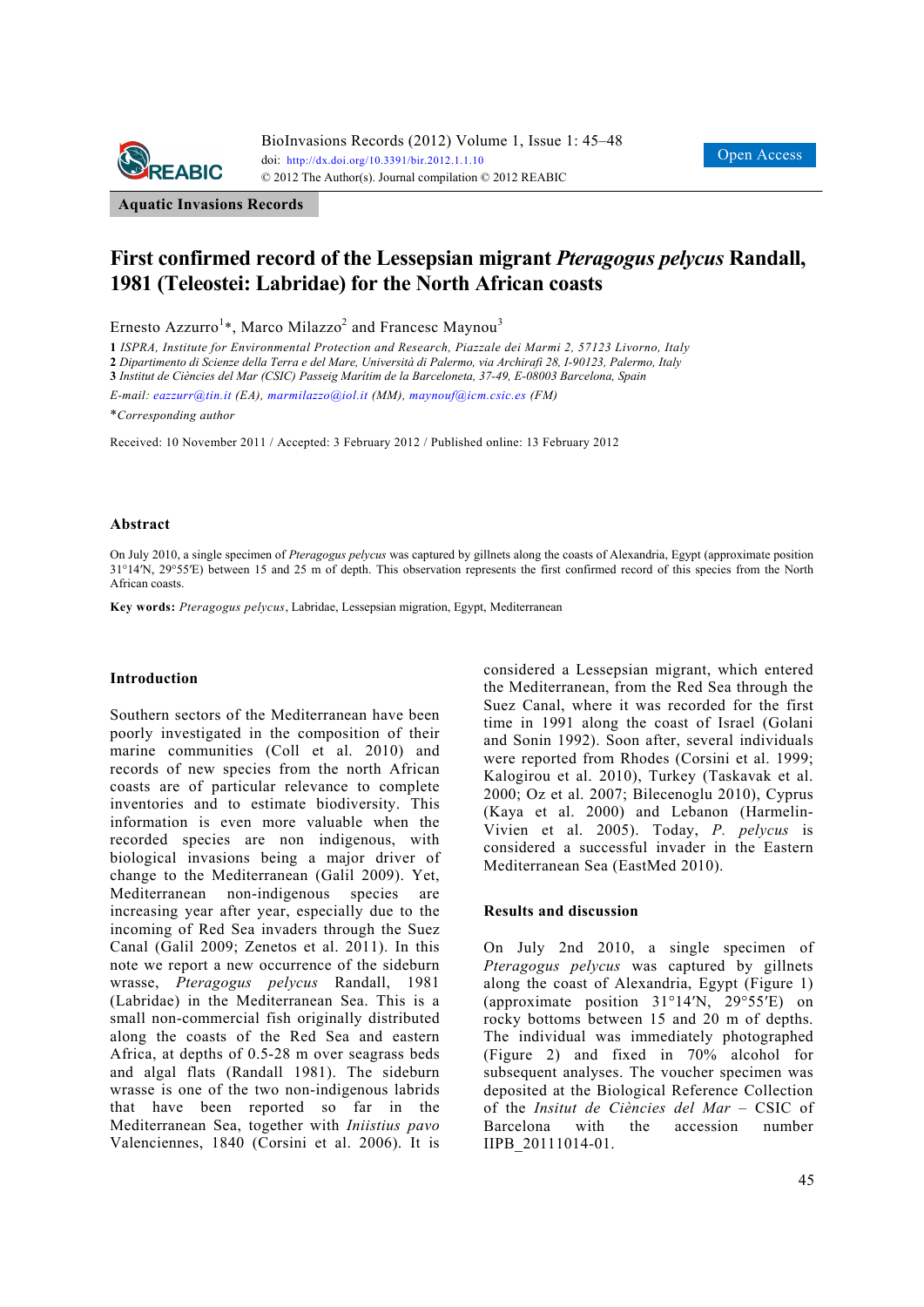

**Figure 1.** Record location of *Pteragogus pelycus* off Alexandria, Egypt



**Figure 2.** *Pteragogus pelycus* 130 mm TL (IIPB 20111014-01). Photograph by E. Azzurro.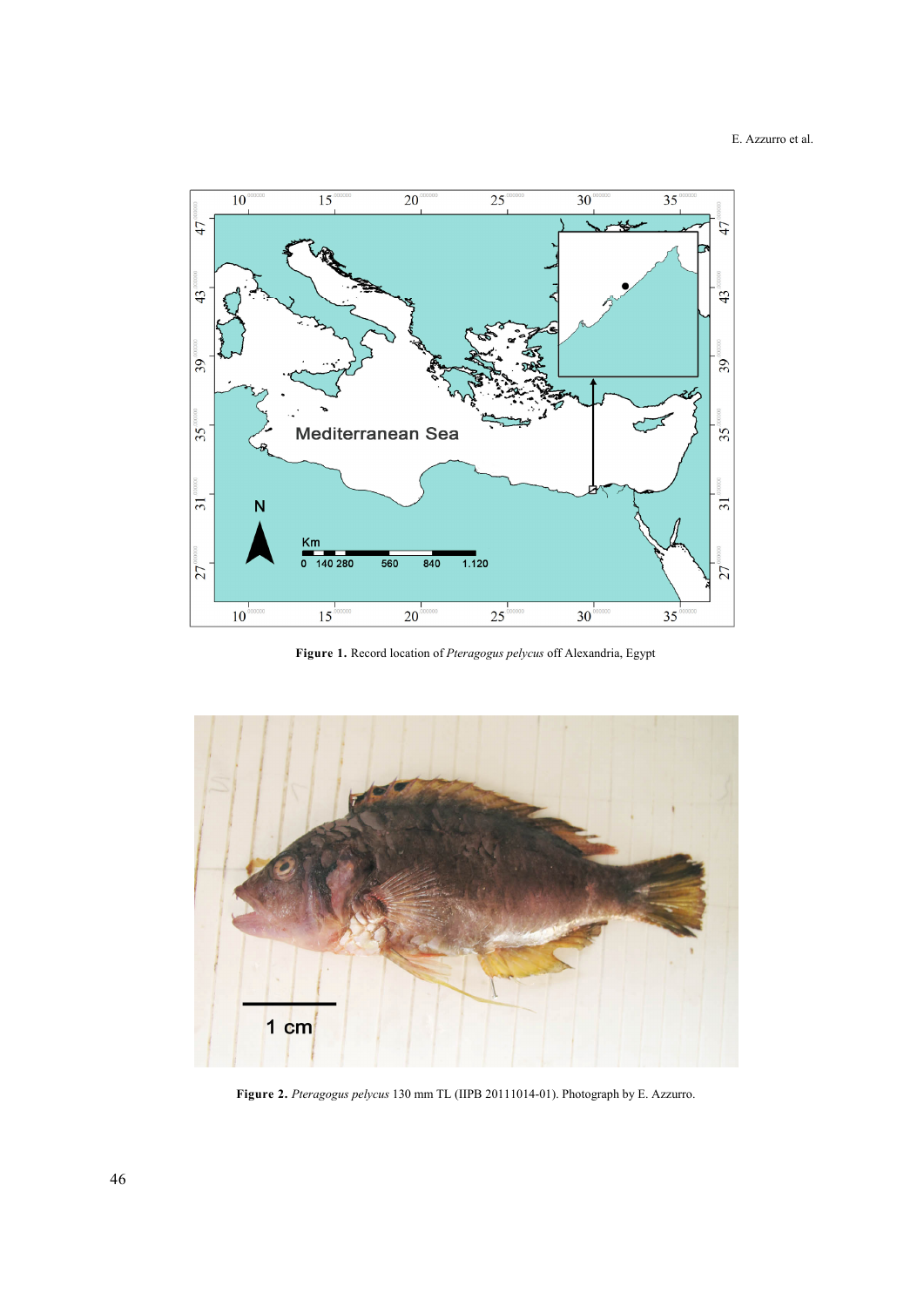According to Randall (1981) and Smith and Heemstra (1999) it was identified as an adult male of 130 mm TL; 103 mm SL; Head length 37 mm; Body depth 37 mm: Pre-orbital distance 12 mm; Eye diameter 7 mm. Dorsal rays XI+10; Anal fin rays III+9; Pectoral rays 12; Pelvic fin rays I+5. The colour of the fresh specimen was mostly brown-reddish; dorsal fin light orange, darker at the basis with three black spots between the first and fourth interspinous membrane; caudal and anal fins light orange, pectoral and pelvic fins light red; caudal fin yellow-brown; anal fin yellow-orange with a black margin; eye reddish-orange with a dark pupil.

In the Mediterranean Sea, the sideburn wrasse seems to occupy a well-defined ecological niche. In fact, it can be considered a true invertebrate feeder, strictly associated with *Posidonia oceanica* (Kalogirou et al. 2010; 2012), a Mediterranean endemic seagrass. As a matter of fact, this species is one of the most common non indigenous fishes in the south eastern Aegean Sea (EastMed, 2010), being one of the most abundant wrasses on Posidonia beds, second only to the native *Coris julis* (Linnaeus, 1758) (Kalogirou et al. 2010).

Recent revisions (El-Sayed 1994; Zenetos et al. 2010; Golani 2010) did not include *Pteragogus pelycus* among the north African alien fish species. Nevertheless, one single specimen of *P. pelycus* was probably captured in 1999 along the coasts of Alexandria. This observation was hidden in an unpublished PhD thesis (Gamee 2005), recently cited by Halim and Rizkalla (2011). Therefore our observation represents the first confirmed occurrence of the sideburn wrasse along the North African coasts, even though it is highly possible that an unnoticed population has existed in the Mediterranean Egypt for more than a decade (Gamee 2005). These types of delays in documenting or reporting an invasion are commonly referred to as *detection lags* (sensu Crooks 2005), and are an important constraint in the study of biological invasions. Giving the fortuitous character of non indigenous fish species records (Azzurro 2010) it is likely that many other overlooked invaders occurred, especially among the small not commercial taxa in the less monitored regions of the Mediterranean Sea.

## **Acknowledgements**

We kindly acknowledge Prof. Stefano Piraino (University of Salento, Italy) for helping and advising us during the organization of fieldwork. This study was supported by the EuroMediterranean Center for Climatic Changes and the Italian Ministry for the Environment and the Territory (Project: *The impacts of biological invasions and climate change on the biodiversity of the Mediterranean Sea*), and partially supported by the EU *Mediterranean Sea Acidification under a changing climate* project (MedSeA; grant agreement 265103).

## **References**

- Azzurro E (2010) Unusual occurrences of fish in the Mediterranean Sea: an insight on early detection. In: Golani D, Appelbaum-Golani B (eds), Fish Invasions of the Mediterranean Sea: Change and Renewal. Pensoft Publishers, Sofia-Moscow, pp 99-126
- Bilecenoglu M (2010) Alien marine fishes of Turkey an updated review. In: Golani D, Appelbaum-Golani B (eds), Fish Invasions of the Mediterranean Sea: Change and Renewal. Pensoft Publishers, Sofia-Moscow, pp 71-84
- Coll M, Piroddi C, Steenbeek J, Kaschner K, Ben Rais Lasram F, Aguzzi J, Ballesteros E. et al. (2010) The Biodiversity of the Mediterranean Sea: Estimates, Patterns, and Threats. *PLoS ONE* 5(8): e11842, http://dx.doi.org/10.1371/journal.pone. 0011842
- Corsini M, Economidis PS (1999) Distribution extension of two Lessepsian migrants found in the marine area of the Island of Rhodes (Aegean Sea, Greece). *Cybium* 23: 195-199
- Corsini M, Margies P, Kondilatos G, Economidis PS (2006) Three new exotic fish records from the SE Aegean Greek waters. *Scientia Marina* 70: 319-323
- Crooks JA (2005) Lag times and exotic species: The ecology and management of biological invasions in slow-motion. *Ecoscience* 12(3): 316-329, http://dx.doi.org/10.2980/i1195- 6860-12-3-316.1
- EastMed (2010) Report of the Sub-Regional Technical meeting on the Lessepsian migration and its impact on Eastern Mediterranean fishery. GCP/INT/041/EC – GRE – ITA/TD-04: 132 pp
- El-Sayed RS (1994) Check-list of Egyptian Mediterranean fishes. National Institute of Oceanography and Fisheries, Alexandria, Egypt, 77+IX pp
- Galil B (2009) Taking stock: inventory of alien species in the Mediterranean Sea. *Biological Invasions* 11: 359-372, http://dx.doi.org/10.1007/s10530-008-9253-y
- Gamee FM (2005) Taxonomical and biological studies on some representatives of Family Labridae in the Egyptian Mediterranean waters off Alexandria. PhD Thesis, Faculty of Science, Alexandria University, 235 pp
- Golani D (2010) Colonization of the Mediterranean by Red Sea fishes via the Suez Canal – Lessepsian migration. In: Golani D, Appelbaum-Golani B (eds), Fish Invasions of the Mediterranean Sea: Change and Renewal. Pensoft Publishers, Sofia-Moscow, pp 145-188
- Golani D, Sonin O (1992) New records of the Red Sea fishes, *Pterois miles* (Scorpaenidae) and *Pteragogus pelycus* (Labridae) from the eastern Mediterranean Sea. *Japanese Journal of Ichthyology* 39(2): 167-169
- Golani D, Orsi-Relini L, Massutí E, Quignard JP (2002) CIESM Atlas of Exotic Species in the Mediterranean. Vol. 1 Fishes [Briand, ed]. CIESM Publishers, Monaco, 256 pp
- Halim Y, Rizkalla S (2011) Aliens in Egyptian Mediterranean waters. A check-list of Erythrean fish with new records. *Mediterranean Marine Science* 12(2): 479-490